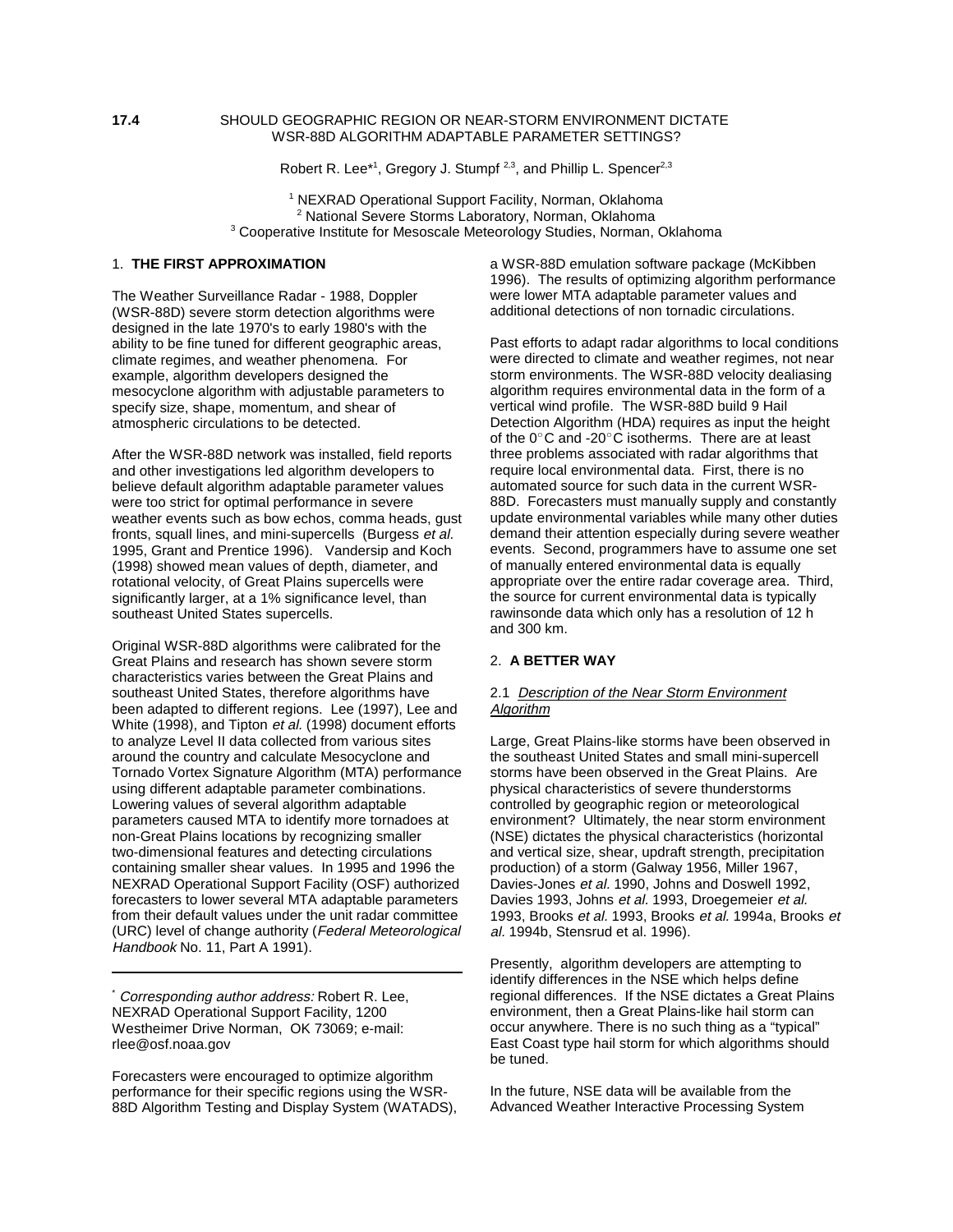(AWIPS). Today, developmental algorithms in the National Severe Storms Laboratory (NSSL) Warning Decision Support System (WDSS) (Johnson et al. 1996, Johnson et al. 1998) use NSE data.

Forecasters do not have time or sufficient data manually to assign environmental variables to every storm cell observed by the radar; therefore, NSSL scientists developed an NSE algorithm to accomplish this task using the WDSS. Rapid Update Cycle (RUC-2) model (Benjamin et al. 1998) grid files containing wind, temperature, moisture, and pressure information are obtained hourly. From these, stability, shear, and other variables, some of which are listed in Table 1, are computed at NSSL in real-time for regions surrounding the 11 sites which currently operate a WDSS system. Files containing NSE variables are transferred hourly via file transfer protocol (ftp) to each WDSS site. Software within each WDSS system finds the RUC-2 gridpoint (40 km resolution) nearest each storm cell identification and tracking algorithm identified cell, and the NSE variables at that particular gridpoint are associated with the cell.

The NSE algorithm provides the following advantages: 1) automation for assigning NSE variables to storm cells; 2) timely updates; and, 3) high spacial resolution to assign different NSE variables to different storms (important when two or more different air masses are within range of a single radar).

# 2.2 Applying the Near Storm Environment Algorithm

Only three algorithms in the current version of WDSS use NSE variables. HDA uses RUC-2 information to determine the heights of the  $0^{\circ}$ C and -20°C isotherms. The Mesocyclone Detection Algorithm (MDA) uses the estimated storm motion as a first guess mesocyclone motion in its tracking function. The MDA also uses NSE information to determine maximum storm top height (maximum parcel level) for calculating storm-relative depths in a scheme to classify low topped mesocyclones. Several NSE variables will also be tested in the Damaging Downburst Prediction Algorithm (DDPDA), currently under development.

Research, referenced in section 2.1, suggests forecasters and radar algorithms can use information gained from the use of NSE variables, listed in Table 1, to assess the likelihood that an environment can support severe storms. In the future, NSSL scientists will be attempting to use NSE variables, from operational numerical model output, to improve storm severity predictions in radar algorithms. The NSE algorithm will generate environmental variables which will be associated with radar detected storm cells and vortices. Rule bases and neural networks will be developed to assess storm severity using algorithm detections and NSE variables.

#### 3. **SUMMARY AND CONCLUSIONS**

Soon after the WSR-88D network was installed,

algorithm performance was optimized based on the theory that different geographic regions have storms with different characteristics (depth, diameter, rotational velocity, updraft speed, etc.) Vandersip and Koch (1988) showed this is true at a 1% significance level when comparing Great Plains supercells to smaller scale storms typical of the southeast United States; however, optimizing radar algorithm performance based on geographic region does not account for events during which the environment supports storm scale processes atypical of that geographic region. At this time, the authors propose the NSE dictates differences in regional storm climatology, and radar algorithms should use NSE data to help forecasters detect and diagnose severe storms.

In the near future, NSSL scientists will be testing NSE variables listed in Table 1 to see if research results referenced in section 2.1 can be used operationally to improve radar algorithm assessments of storm severity. Environmental variables will be used in future radar algorithms to improve predictions of hail size and amount, damaging downburst winds, detection and diagnosis of atmospheric vortices, and many other severe weather hazards. Results, including examples, will be available at the time of the conference and at the following Web site:

http://www.nssl.noaa.gov/swat/sevcon98\_nse.html.

### 4. **ACKNOWLEDGMENT**

The authors thank Andy White and Mike Eilts for reviewing the manuscript.

# 5. **REFERENCES**

- Benjamin, S.G., J.M. Brown, K.J. Brundage, B. Schwartz, T. Smirnova, and T.L. Smith, 1998: The operational RUC-2. Preprints, 16th Conf. on Weather Analysis and Forecasting, Phoenix, Amer. Meteor. Soc., 249-252.
- Brooks, H.E., C.A. Doswell III, and R. Davies-Jones, 1993: Environmental helicity and the maintenance and evolution of low-level mesocyclones. The Tornado: Its Structure, Dynamics, Prediction and Hazards, Geophys. Monogr., C. Church, Ed., No. 79. Amer. Geophys. Union, 97-104.
	- , C.A. Doswell III, and J. Cooper, 1994a: On the environments of tornadic and nontornadic mesocyclones. Wea. Forecasting, **9**, 606-618.
- , C.A. Doswell III, and R.B. Wilhelmson, 1994b: The role of midtropospheric winds in the evolution and maintenance of low-level mesocyclones. Mon. Wea. Rev., **122**, 126-136.
- Burgess, D. W., R.R. Lee, S.S. Parker, D.L. Floyd, D.L. Andra Jr. 1995: A study of mini supercells observed by WSR-88D radars. Preprints, 27th Conf. on Radar Meteorology, Vale, Amer. Meteor.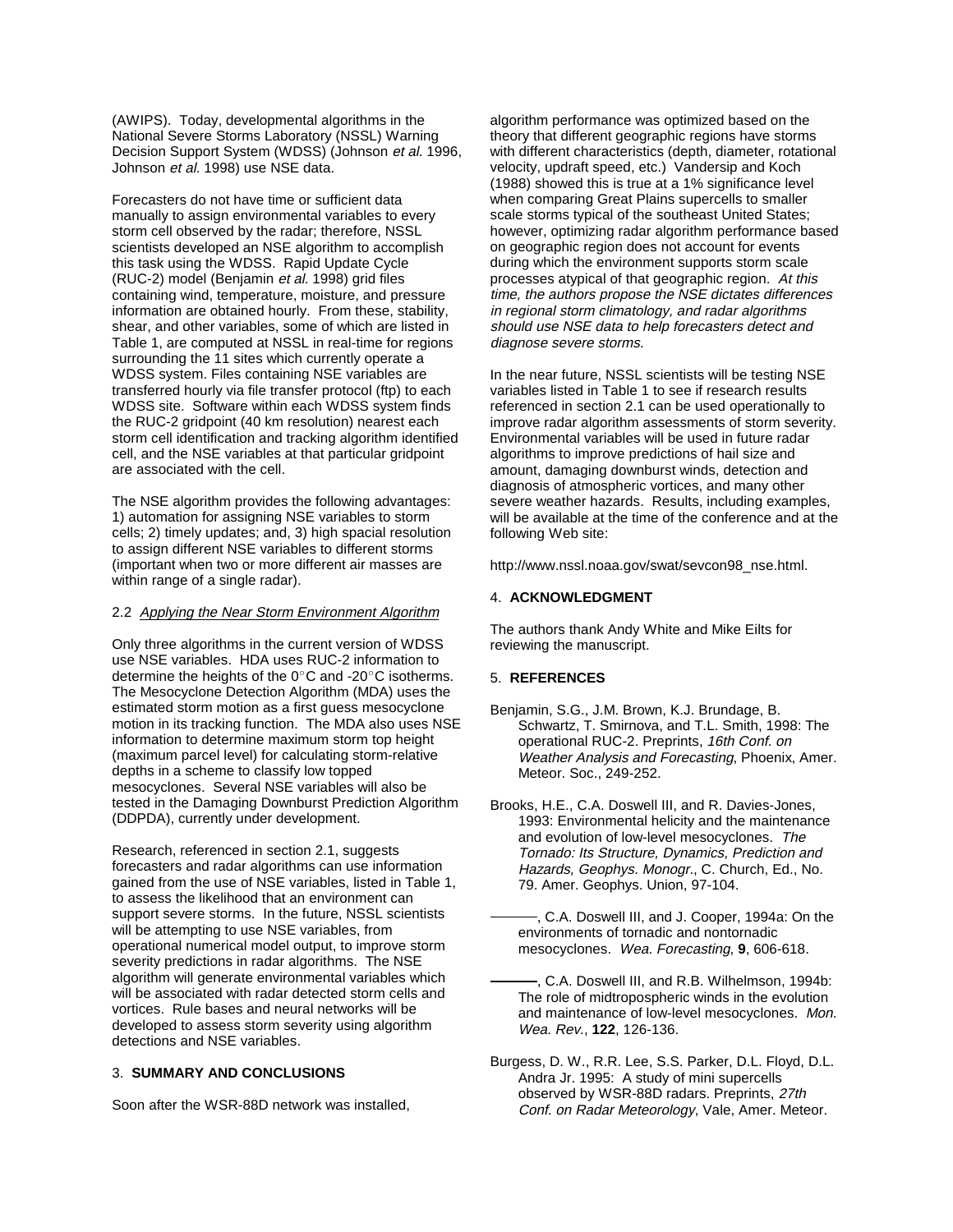Soc., 4-6.

- Davies, J.M., 1993: Hourly helicity, instability, and EHI in forecasting supercell tornadoes. Preprints,  $17<sup>th</sup>$ Conf. on Severe Local Storms, Chicago, Amer. Meteor. Soc., 107-111.
- Davies-Jones, R., D. Burgess, and M. Foster, 1990: Test of helicity as a tornado forecast parameter. Preprints, 16<sup>th</sup> Conf. on Severe Local Storms, Kananaskis Park, Alberta, Canada, Amer. Meteor. Soc., 588-592.
- Droegemeier, K.K., S.M. Lazarus, and R. Davies-Jones, 1993: The influence of helicity on numerically simulated convective storms. Mon. Wea. Rev., 121, 2005-2029.
- Federal Meteorological Handbook, No. 11 (Interim Version One), 1991a: Doppler Radar Meteorological Observations. Part A, System concepts, responsibilities, and procedures. FCM-H11A-1991, Office of the Federal Coordinator for Meteorological Services and Supporting Research, Rockville, Maryland, 58 pp.
- Galway, J.G., 1956: The lifted index as a predictor of latent instability. Bull. Amer. Meteor. Soc., 37, 528- 529.
- Grant, B., R. Prentice, 1996: Mesocyclone characteristics of mini-supercell thunderstorms. Preprints, 15th Conference on Weather and Forecasting, Norfolk, Amer. Meteor. Soc., 362-365.
- Johns, R.H and C.A. Doswell III, 1992: Severe local storms forecasting. Wea. Forecasting, **7**, 588-612.
	- , J.M. Davies, and P.W. Leftwich, 1993: Some wind and instability parameters associated with strong and violent tornadoes, 2. Variations in the combinations of wind and instability parameters. The Tornado: Its Structure, Dynamics, Prediction and Hazards, Geophys. Monogr., C. Church, Ed., No. 79. Amer. Geophys. Union, 583-590.
- Johnson, J.T., M.D. Eilts, and L.P. Rothfusz, 1996: weather information display, analysis and product generation tools used for support of the 1996 Summer Olympic Games: warning tools. Preprints, 12<sup>th</sup> International Conference on Interactive Information and Processing Systems (IIPS) for Meteorology, Oceanography, and Hydrology, Atlanta, Amer. Meteor. Soc., 17-21.
- , K. Hondl, M.D. Eilts, M. Benner, J.W. Conway, V. Farmer, V. Ganti, M. Jain, Z. Jing, A. Jones, V. Lakshmanan, M. Lehman, R.J. Lynn, P.L McKeen, E.D. Mitchell, R. Rabin, T.M. Smith, P.L. Spencer, G.J. Stumpf, K. Thomas, M. Wee, A.Witt, A. Wyatt, D.S. Zaras, 1998: Warning decision support system: the next generation. Preprints, 14<sup>th</sup> International Conference on Interactive Information and Processing Systems (IIPS) for Meteorology, Oceanography, and Hydrology, Phoenix, Amer. Meteor. Soc., J25-J28.
- Lee, R. R., 1997: Regional adaptation of NEXRAD mesocyclone and TVS algorithms. Preprints 28 Intl. Conf. On Radar Meteorology, Austin, Amer. Meteor. Soc., 347-348.
- , and A. White, 1998: Improvement of the WSR-88D mesocyclone algorithm, Wea. Forecasting, In press.
- McKibben, Loretta, 1996: WATADS (WSR-88D Algorithm testing and display system) reference guide for version 8.0. [Available from Storm Scale Research and Applications Division, National Severe Storms Laboratory, 1313 Halley Circle Norman, OK 73069.]

Miller, Robert C., 1967: Notes on analysis and severestorm forecasting procedures of the military weather warning center. Tech. Rep 200, AWS (MAC), USAF, 139 pp.

- Stensrud, D.J., J.V. Cortinas Jr., and H.E. Brooks, 1997: Discriminating between tornadic and nontornadic thunderstorms using mesoscale model output. Wea. Forecasting, **12**, 613-632.
- Tipton, G. A, E. D. Howieson, J. M. Margraf, and R.R. Lee, 1998: Optimizing the WSR-88D MESO/TVS algorithm using (WATADS) - a case study. Wea. Forecasting, In press.
- Vandersip, C. and S. E. Koch, 1998: Results from a single-Doppler radar study of kinematic and structural characteristics of mesocyclones in the southeastern and Great Plains regions of the United States. Preprints, 16<sup>th</sup> Conf. Wea. and Forecasting, Phoenix, Amer. Meteor. Soc., 205- 207.

Table 1. Near storm environment variables derived from RUC II model grids which may be used by severe storm radar algorithms to diagnose storm severity.